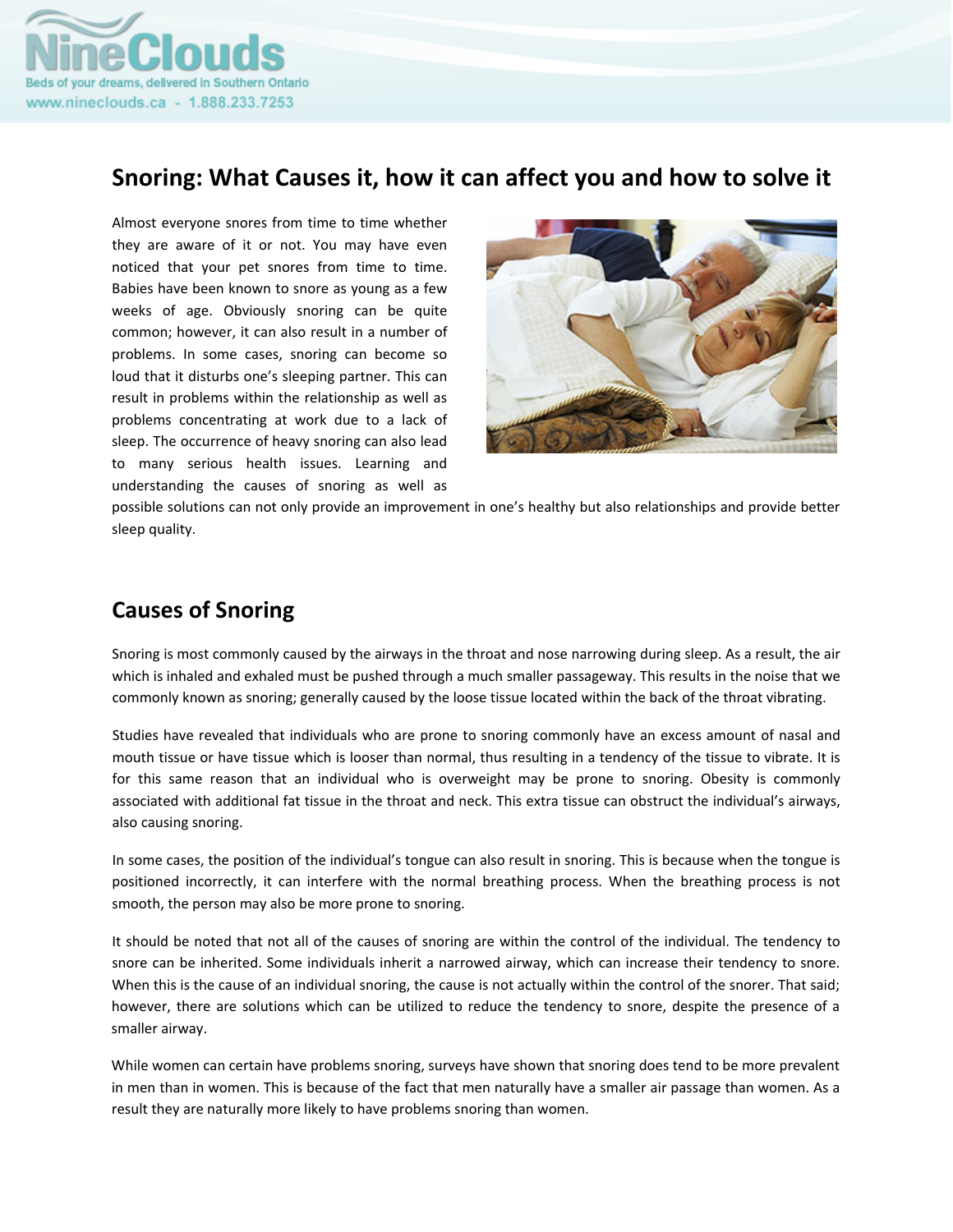

In many cases, people may notice that they have an increased tendency to snore when they have a cold or some other health issue such as a sinus infection, asthma or allergies. This can occur even in people who do not normally tend to snore when they are healthy. These types of health conditions can result in the nasal airway becoming blocked. Inhalation can then become difficult. Noisy breathing, or snoring, is often the result.

In some cases, individuals who have never previously had a problem with snoring may develop a tendency to snore as they age. This typically occurs with the onset of middle-age. As individuals become older, the throat naturally becomes narrower. In addition, the muscle tone that is present within the throat becomes reduced as well. Both of these factors can result in an increased tendency to snore.

A history of smoking or even exposure to second‐hand smoke can also make an individual more prone to snoring. This is because individuals who smoke or who are exposed to smoke tend to experience muscles within the throat that are more relaxed. Smoking and smoke exposure also tends to result in lung and nasal congestion, which can lead to snoring.

Alcohol and medications may also play a role in snoring. Certain types of medications as well as alcohol can also cause the throat and tongue muscles to become relaxed. When these muscles are more relaxed the chance of snoring increases.

The severity of snoring can vary. In some cases it can be quite mild. Generally, when snoring is mild, the noise will stop when the individual changes their position or they wake up. Of course, even mild snoring can be disruptive to both the snorer as well as their sleep partner because the sleep partner may tend to nudge the snorer in an effort to get them to wake up or change positions to stop the snoring. As a result, both may experience a lower quality of sleep.

Snoring can also be severe. When snoring is severe the individual may suffer from snoring that is continual. In this case, the snoring typically does not stop when the individual changes position. Severe snoring can be quite loud and last throughout the night.

## **Effects of Snoring**

Many individuals who snore claim that it does not interfere with their quality of sleep. In fact, they often question why it is such a problem for their sleep partner due to the fact that their own snoring never awakens them. This is because many individuals who snore tend to be deep or heavy sleepers. Even if their snoring does not disturb them it often does destroy the ability of their sleep partner to receive a good night's sleep.

As a result, the realities of snoring can cause serious repercussions in relationships. As a result of continual snoring, the snorer's sleep partner may experience excessive fatigue and may be cranky. This can create problems within the relationship. Studies indicate that individuals who share a bed with someone who stores, can easily be awakened nearly two dozen times per hour. As a result, sleep partners of snorers may make the decision to sleep in a different room. This can have a profound effect on the relationship because it can interrupt physical intimacy as well as the bedtime chatting that is common with most couples. The sleep partner tends to feel resentful, irritable and exhausted. The snorer often tends to experience feelings of frustration and isolation. Over time, these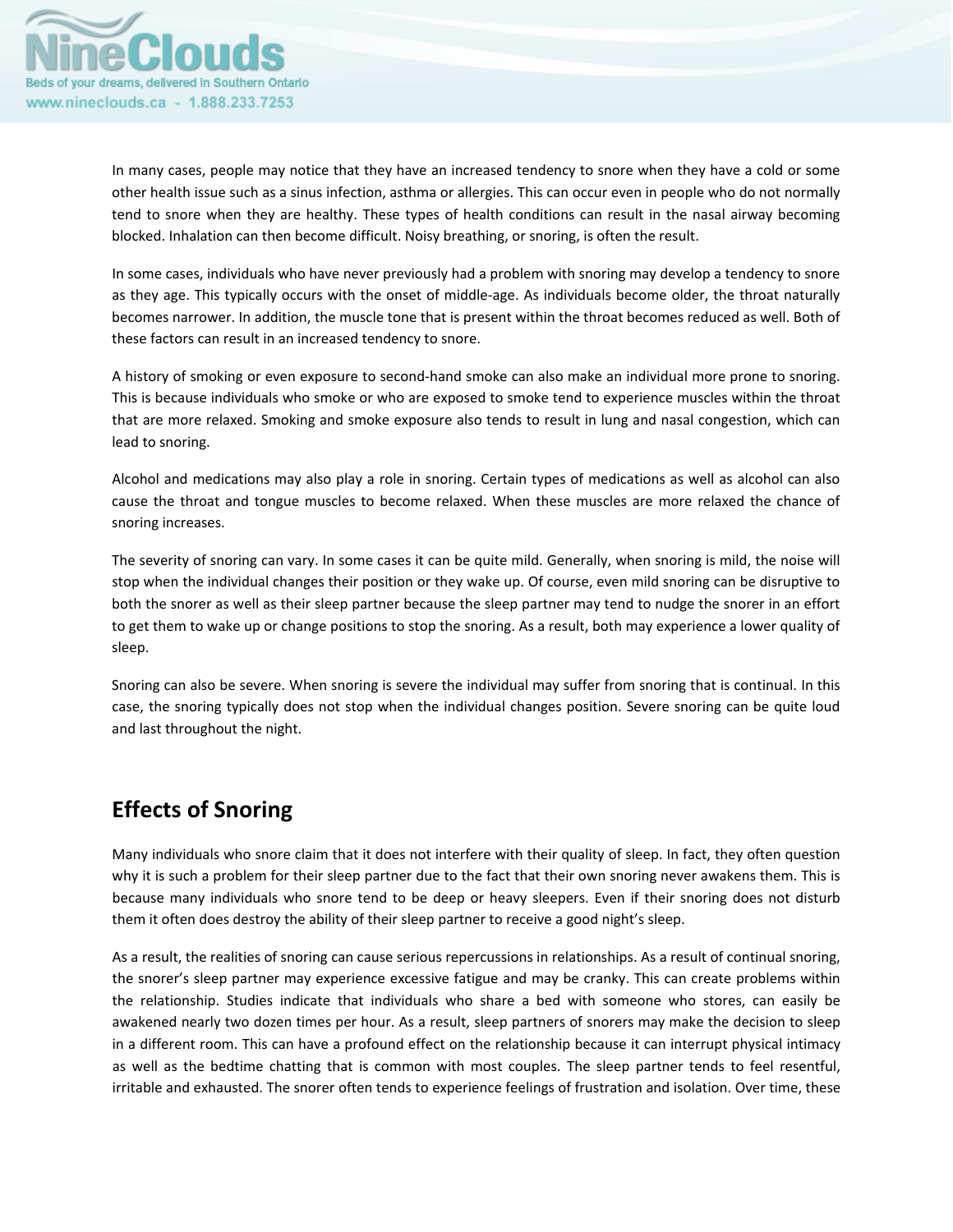

feelings can place a tremendous strain on the relationship; resulting in even greater anxiety on the part of both persons.

In addition to relationship problems, snoring can also lead to serious health issues. The most common health problem of individuals who snore is lack of sleep. Even though they may not be aware of it, people who snore may awaken frequently. Although they may not awaken due to their own snoring, they do tend to be jostled or nudged frequently by their sleep partner in an effort to stop the snoring. This can result in sleep depravation that may lead to exhausted, irritability as well as a lack of productivity at work and school. The possibility of an auto accident also exists when an individual does not receive adequate sleep.

Snoring can also lead to other health issues including a reduced oxygen supply to the individual's brain. This can result in health problems such as heart disease, stroke, hypertension, high blood pressure and Type II diabetes. Concentration and the ability to focus on tasks at hand can also occur when the individual is not receiving an adequate supply of oxygen to the brain.

Discovering the cause of snoring is always important due to the fact that the presence of snoring can often indicate an underlying health issue. One of the most common underlying causes of snoring is a sleep disorder known as sleep apnea. This condition can be life-threatening. Many causes of snoring result from narrowed airways. In the case of sleep apnea, the individual suffers from a breathing obstruction. This is quite different from a narrowed passageway. In a narrowed passageway, the airway is not completely blocked. There is simply less space available for the air way pass through. When a breathing obstruction is present, the airway is completely blocked.

As a result of this disorder, the individual tends to stop breathing altogether and must awaken in order to actually begin breathing again. As a result, people who suffer from sleep apnea tend to awaken numerous times per night so that they can begin breathing again, even though they may have no recollection of this the next day. The individual's sleep partner does tend to be aware of these occurrences; however, because they are often awakened at the same time the snorer must awaken to restart their breathing. Sleep apnea can be life threatening due to the risk that the individual may not awaken to restart their breathing.

While snoring is the most common symptom of this condition, it should be noted that the presence of snoring alone does not always indicate the presence of this condition. In fact, individuals who suffer from mild snoring will not involve any type of breathing cessation. Individuals who are concerned that they may suffer from this disorder should speak with their physician in order to determine whether their snoring is the result of sleep apnea or some other cause. A sleep study may be necessary to properly diagnose or rule out the presence of sleep apnea.

Persons who suffer from mild snoring can receive benefit from many different types of solutions. Finding an effective solution can provide improved sleep quality for both the snorer and their sleep partner. When the quality of sleep is improved, the quality of life and the intimacies of a relationship can frequently be restored.